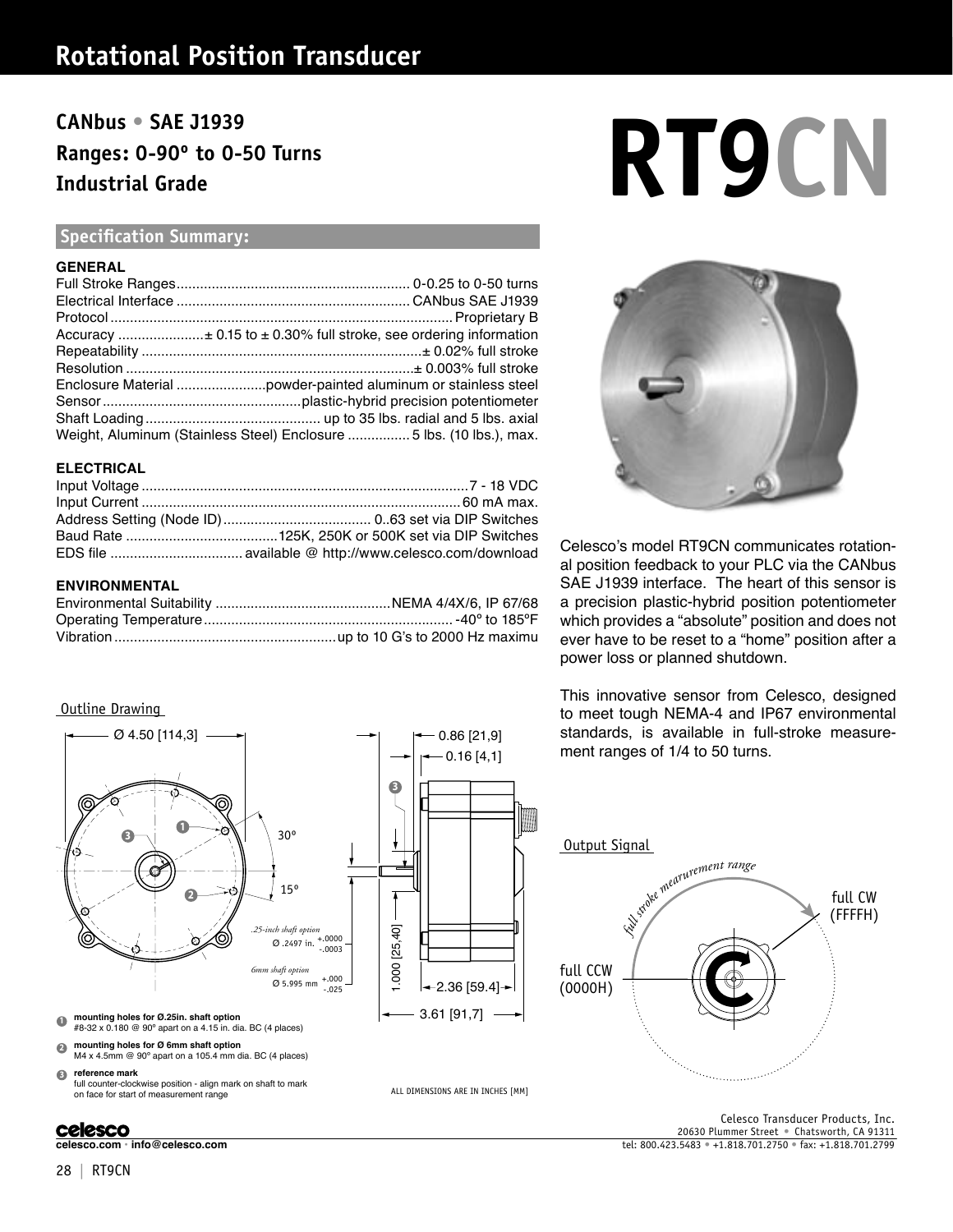### **RT9CN • Rotational Transducer: CANBus SAE J1939**



### **Setting the Address Setting (Node ID) and Baud Rate**

#### **Address Setting (Node ID) Baud Rate**

The Address Setting (Node ID) is set via 6 switches located on the 8-pole DIP switch found on the DeviceNET controller board located inside the transducer.

The DIP switch settings are binary starting with switch number  $\mathbf{1}$  (=  $2^0$ ) and ending with switch number  $6 (= 2<sup>5</sup>)$ .

| $(2^0)$ | (2 <sup>1</sup> ) | $(2^2)$            | DIP-1 DIP-2 DIP-3 DIP-4 DIP-5 DIP-6<br>$(2^3)$ | (2 <sup>4</sup> ) | (2 <sup>5</sup> ) | address<br>(decimal) |
|---------|-------------------|--------------------|------------------------------------------------|-------------------|-------------------|----------------------|
| 0       | O                 | 0                  | 0                                              | 0                 | 0                 |                      |
|         | n                 | ŋ                  | ŋ                                              | 0                 |                   |                      |
| n       |                   | n                  | n                                              | ŋ                 |                   |                      |
|         |                   |                    |                                                |                   |                   |                      |
|         |                   |                    |                                                |                   |                   | 63                   |
|         |                   | $= "0"$<br>$= 111$ |                                                |                   |                   |                      |

### **CANBus Controller Board and DIP Switch Location**



tel: 800.423.5483 • +1.818.701.2750 • fax: +1.818.701.2799 **celesco.com • info@celesco.com**

The transmission baud rate may be either factory preset at the time of order or set manually at the time of installation.

The baud rate can be set using switches **7** & **8** on the 8-pole DIP switch found on the DeviceNET controller board located inside the transducer.

|   | DIP-7 DIP-8 | baud rate |
|---|-------------|-----------|
| 0 | 0           | 125k      |
|   | 0           | 250k      |
| 0 |             | 500k      |
| 1 | 1           | 125k      |

1 2 3 4 5 6 7 8 **= "1"**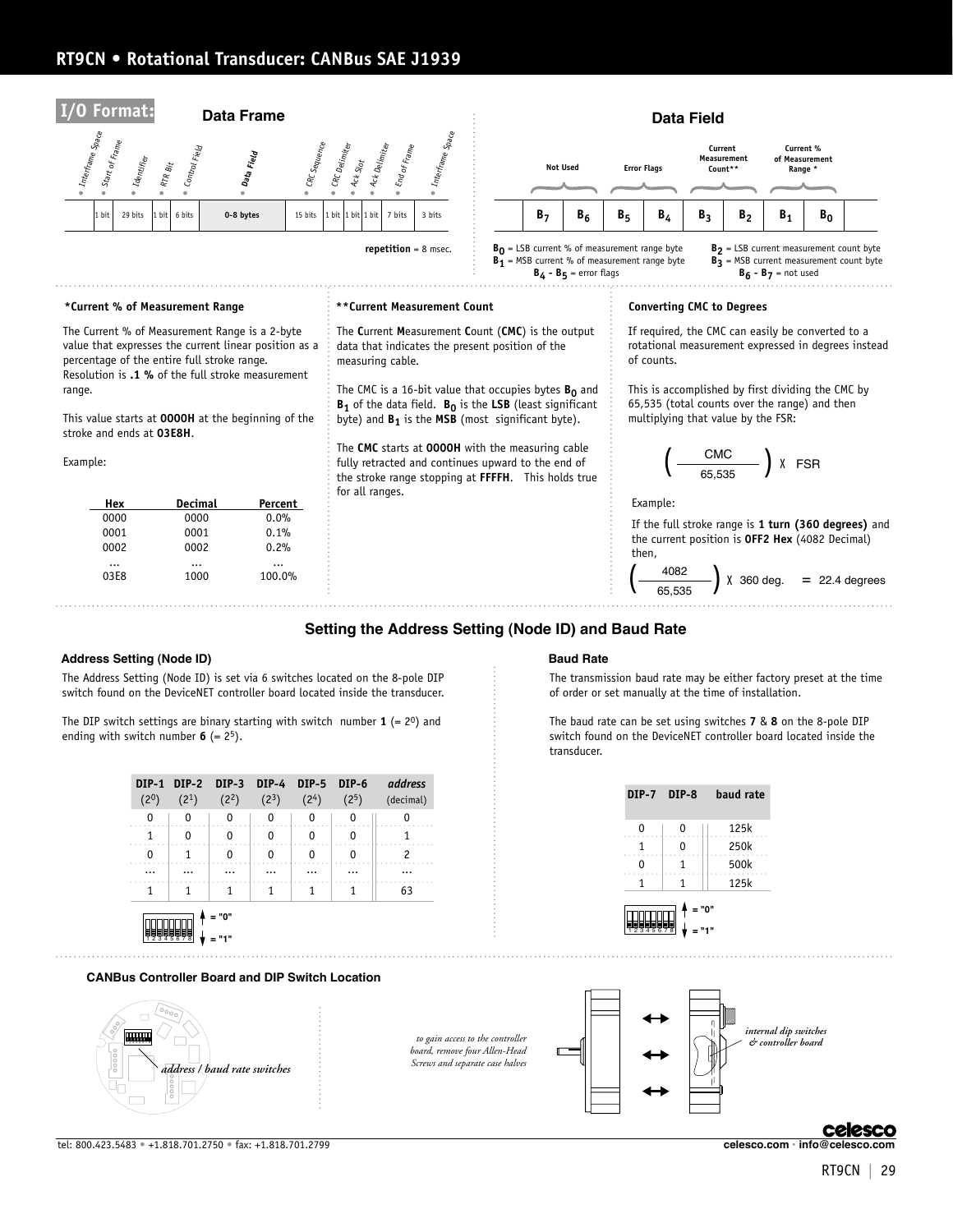### **Ordering Information:**



**Node ID:**

**a** order code: **0 1 2 ... 62 63** select address (0 - 63 Decimal)

**celesco**